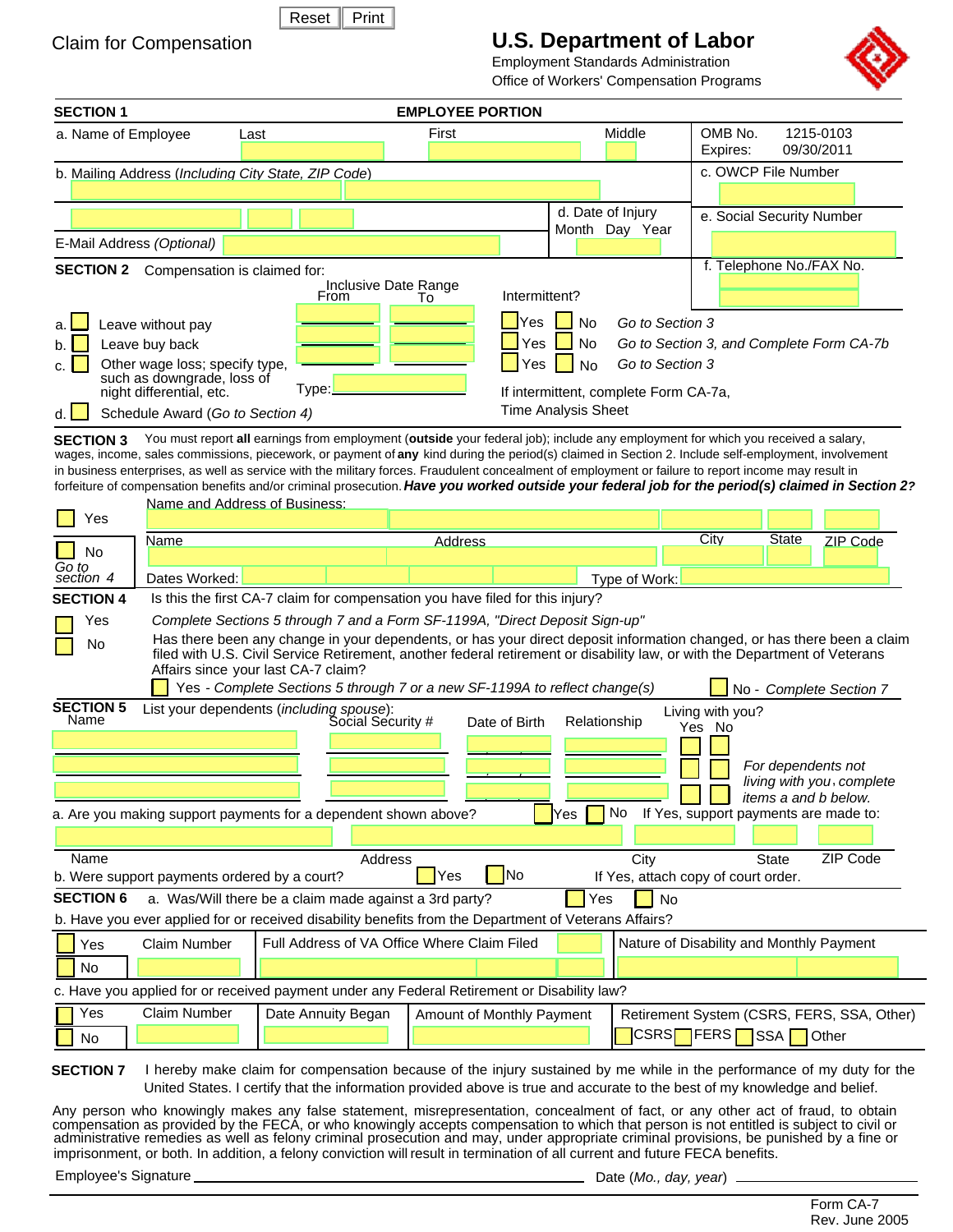**Employing Agency Portion For subsequent claims, complete sections 12 through 15 only. For first CA-7 claim sent, complete sections 8 through 15.**

| <b>SECTION 8</b>                                              | Show Pay Rate as of                                                                                                                                                                                                   | <b>Additional Pay</b>       | <b>Additional Pay</b> | <b>Additional Pay</b>                                  |
|---------------------------------------------------------------|-----------------------------------------------------------------------------------------------------------------------------------------------------------------------------------------------------------------------|-----------------------------|-----------------------|--------------------------------------------------------|
| Date of Injury:                                               | Base Pay                                                                                                                                                                                                              | $Type_$                     | Type                  | <b>Type</b>                                            |
| Date:                                                         | per                                                                                                                                                                                                                   | \$.<br>per                  | \$<br>per             | \$<br>per                                              |
| Grade:<br>Step:                                               |                                                                                                                                                                                                                       |                             |                       |                                                        |
| Date Employee Stopped Work:                                   |                                                                                                                                                                                                                       | Type!                       | Type                  | Type                                                   |
| Date:                                                         | per                                                                                                                                                                                                                   | \$<br>per                   | \$<br>per             | \$<br>per                                              |
| Step:<br>Grade:                                               |                                                                                                                                                                                                                       |                             |                       |                                                        |
|                                                               | Additional pay types include, but are not limited to: Night Differential (ND), Sunday Premium (SP), Holiday Premium (HP), Subsistence                                                                                 |                             |                       |                                                        |
|                                                               | (SUB), Quarter (QTR), etc. (List each separately)                                                                                                                                                                     |                             |                       |                                                        |
| <b>SECTION 9</b>                                              |                                                                                                                                                                                                                       |                             |                       |                                                        |
|                                                               | a. Does employee work a fixed 40-hour per week schedule? $Y_{\text{es}}$                                                                                                                                              |                             |                       |                                                        |
| 1. If Yes, circle scheduled days:                             | ls I<br>M                                                                                                                                                                                                             | W<br><b>TH</b><br>T.        | S                     |                                                        |
|                                                               | 2. If No, show scheduled hours for the two week pay period in which work stopped. Circle the day that work stopped.                                                                                                   |                             |                       |                                                        |
|                                                               | FOR EXAMPLE ONLY                                                                                                                                                                                                      |                             |                       |                                                        |
|                                                               | Т<br>W<br><b>TH</b><br>S<br>M                                                                                                                                                                                         | F<br>S<br>WEEK <sub>1</sub> | S<br>M                | F<br>S<br>т<br>W<br>TH                                 |
| WEEK <sub>1</sub><br>From<br>$\frac{5}{14}$ to $\frac{5}{20}$ | 4<br>6<br>8<br>6                                                                                                                                                                                                      | From                        | to                    |                                                        |
|                                                               |                                                                                                                                                                                                                       | WEEK <sub>2</sub>           |                       |                                                        |
| WEEK<br>$\frac{5}{21}$ to $\frac{5}{27}$<br>From              | 8<br>6<br>6                                                                                                                                                                                                           | 4<br>From                   | to                    |                                                        |
|                                                               | b. Did employee work in position for 11 months prior to injury?                                                                                                                                                       | Yes                         | No                    |                                                        |
|                                                               | If No, would position have afforded employment for 11 months but for the injury?                                                                                                                                      |                             | <b>No</b><br>Yes      |                                                        |
|                                                               | SECTION 10 On date pay stopped, was employee enrolled in:                                                                                                                                                             |                             |                       |                                                        |
| a. Health Benefits under<br>the FEHBP?                        | Yes Code<br>No                                                                                                                                                                                                        | c. Optional Life Insurance? | No<br>Yes             | Class<br>$(D-Z only)$                                  |
| b. Basic Life Insurance?                                      | $No \cup Yes$                                                                                                                                                                                                         | d. A Retirement System?     | No.<br>$\bigcup$ Yes  | Plan<br>(Specify CSRS, FERS, Other)                    |
|                                                               | <b>SECTION 11</b> Continuation of Pay (COP) Received (Show inclusive dates):                                                                                                                                          |                             |                       | Yes - Complete Time                                    |
| From                                                          | To                                                                                                                                                                                                                    |                             | Intermittent?         | Analysis Sheet, Form CA-7a                             |
|                                                               | <b>SECTION 12</b> Show pay status and inclusive dates for period(s) claimed:                                                                                                                                          |                             | <b>No</b>             |                                                        |
|                                                               |                                                                                                                                                                                                                       |                             | Intermittent?         |                                                        |
| Sick Leave From                                               | To                                                                                                                                                                                                                    |                             | Yes<br>No             | If intermittent, complete Form<br>CA-7a, Time Analysis |
| Annual Leave From                                             | To_                                                                                                                                                                                                                   |                             | Yes<br>No<br>Sheet.   |                                                        |
| Leave without Pay From                                        | To_                                                                                                                                                                                                                   |                             | Yes<br>No             | If leave buy back, also submit                         |
| Work From<br><b>SECTION 13</b>                                | $To_$<br>Did employee return to work?                                                                                                                                                                                 |                             | Yes<br><b>No</b>      | completed Form CA-7b.                                  |
| If Yes, date                                                  |                                                                                                                                                                                                                       | $\blacksquare$ No<br>Yes    |                       |                                                        |
|                                                               | If returned, did employee return to the pre-date-of-injury job, with the same number of hours and the same duties?                                                                                                    |                             |                       |                                                        |
| <b>I</b> Yes<br>  No                                          | If No, explain:                                                                                                                                                                                                       |                             |                       |                                                        |
|                                                               |                                                                                                                                                                                                                       |                             |                       |                                                        |
| <b>SECTION 14</b><br>Remarks:                                 |                                                                                                                                                                                                                       |                             |                       |                                                        |
| <b>SECTION 15</b>                                             | An employing agency official who knowingly certifies to any false statement, misrepresentation, or concealment of fact,<br>with respect to this claim may also be subject to appropriate felony criminal prosecution. |                             |                       |                                                        |
|                                                               | I certify that the information given above and that furnished by the employee on this form is true to the best of my knowledge, with any                                                                              |                             |                       |                                                        |
|                                                               | exceptions noted in Section 14, Remarks, above.                                                                                                                                                                       |                             |                       |                                                        |
| Signature_                                                    |                                                                                                                                                                                                                       | _Title                      |                       | Date___                                                |
|                                                               | (Agency Official)                                                                                                                                                                                                     |                             |                       |                                                        |
| Name of Agency                                                |                                                                                                                                                                                                                       |                             |                       |                                                        |
|                                                               |                                                                                                                                                                                                                       |                             |                       |                                                        |
|                                                               | Date Claim Form Recieved from Employee / /                                                                                                                                                                            |                             |                       |                                                        |
|                                                               | If OWCP needs specific pay information, the person who should be contacted is:                                                                                                                                        |                             |                       |                                                        |
| Name                                                          |                                                                                                                                                                                                                       | <b>Title</b>                |                       |                                                        |
|                                                               | Fax No.                                                                                                                                                                                                               |                             | E-Mail Address        |                                                        |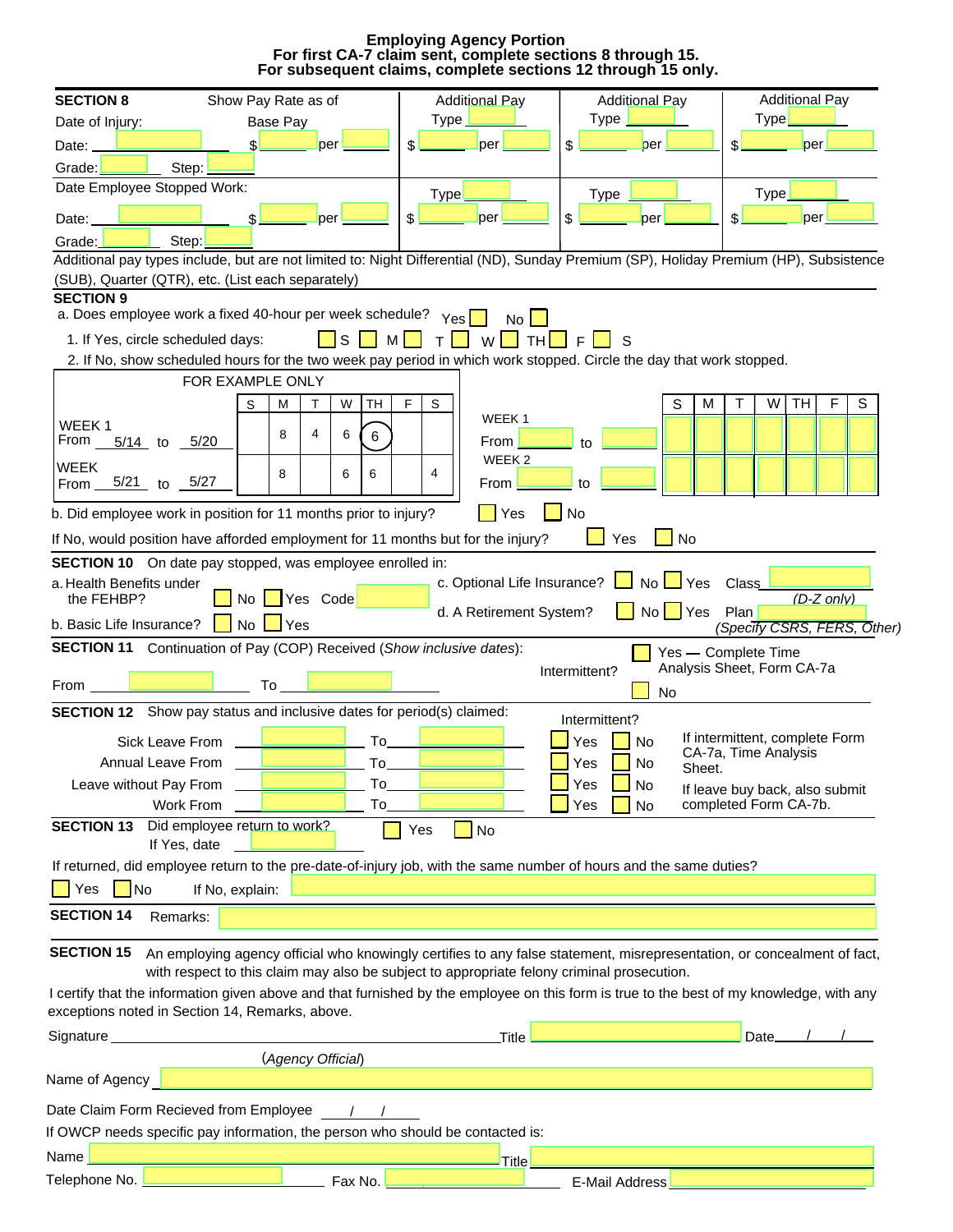## **INSTRUCTIONS FOR COMPLETING FORM CA-7**

If the employee does not quality for continuation of pay (for 45 days), the form should be completed and filed with the OWCP as soon as pay stops. The form should also be submitted when the employee reaches maximum improvement and claims a schedule award. If the employee is receiving continuation of pay and will continue to be disabled after 45 days, the form should be filed with OWCP 5 working days prior to the end of the 45-day period.

The CA-7 also should be used to claim continuing compensation, when a previous CA-7 claim has been made.

Collection of this information is required to obtain a benefit and is authorized by 20 C.F.R.10.106.

(or person acting on the employee's behalf) - Complete sections 1 through 7 as directed and submit the form to the employee's supervisor. **EMPLOYEE**

**SUPERVISOR** (or appropriate official in the employing agency) - Complete sections 8 through 15 as directed and promptly forward the form OWCP.

**EXPLANATIONS -** Some of the items on the form which may require further clarification are explained below:

| <b>Section Number</b>                                    | <b>Explanation</b>                                                                                                                                                                                                                                                                                                                                                                                                                                                                                                                                    |
|----------------------------------------------------------|-------------------------------------------------------------------------------------------------------------------------------------------------------------------------------------------------------------------------------------------------------------------------------------------------------------------------------------------------------------------------------------------------------------------------------------------------------------------------------------------------------------------------------------------------------|
| 2d. Schedule Award                                       | Schedule awards are paid for permanent impairment to a member or function<br>of the body.                                                                                                                                                                                                                                                                                                                                                                                                                                                             |
| 5. List your dependents                                  | Your wife or husband is a dependent if he or she is living with you. A child is a<br>dependent if he, or she either lives with you or receives support payments from<br>you, and he or she: 1) is under 18, or 2) is between 18 and 23 and is a full-time<br>student, or 3) is incapable of self-support due to physical or mental disability.                                                                                                                                                                                                        |
| 6a. Was/will there be a claim<br>made against 3rd party? | A third party is an individual or organization (other than the injured employee or<br>the Federal government) who is liable for the injury. For instance, the driver of a<br>vehicle causing an accident in which an employee is injured, the owner of a<br>building where unsafe conditions cause an employee to fall, and a manufacturer<br>who gave improper instructions for the use of a chemical to which an employee<br>is exposed, could all be considered third parties to the injury.                                                       |
| 8. Additional Pay                                        | "Additional Pay" includes night differential, Sunday premium, holiday premium,<br>and any other type (such as hazardous duty or "dirty work" pay) regularly<br>received by the employee, but does not include pay for overtime. If the amount<br>of such pay varies from pay period to pay period (as in the case of holiday<br>premium or a rotating shift), then the total amount of such pay earned during the<br>year immediately prior to the date of injury or the date the employee stopped<br>work (whichever is greater) should be reported. |
| 11. Continuation of pay<br>(COP) received                | If the injury was not a traumatic injury reported on Form CA-1, this item does<br>not apply.                                                                                                                                                                                                                                                                                                                                                                                                                                                          |
| 14. Remarks                                              | This space is used to provide relevant information which is not present<br>else-where on the form.                                                                                                                                                                                                                                                                                                                                                                                                                                                    |

The authority for requesting this information is 5 U.S.C. 8101 et seq. The information will be used to determine entitlement to benefits. Furnishing the requested information is required for the claimant to obtain or retain a benefit. Information collected will be handled and stored in compliance with the Freedom of Information Act, the Privacy Act of 1974, as amended (5 U.S.C. 552a). Failure to furnish the requested information may delay the process, or result in an unfavorable decision or a reduced benefit.

#### **Public Burden Statement**

Public reporting burden forth is collection of information is estimated to average 13 minutes per response including the time for reviewing instructions, searching existing data sources, gathering and maintaining the data needed, and completing and reviewing the collection of information. If you have any comments regarding this estimate or any other aspect of this information collection, including suggestions for reducing this burden, please send them to the Department of Labor, Office of Workers' Compensation Programs, Room S-3229, 200 Constitution Avenue, N.W. Washington, D.C. 20210.

Persons are not required to respond to this collection of information unless it displays a currently valid OMB control number.

### **DO NOT SEND THE COMPLETED FORM TO THIS OFFICE**